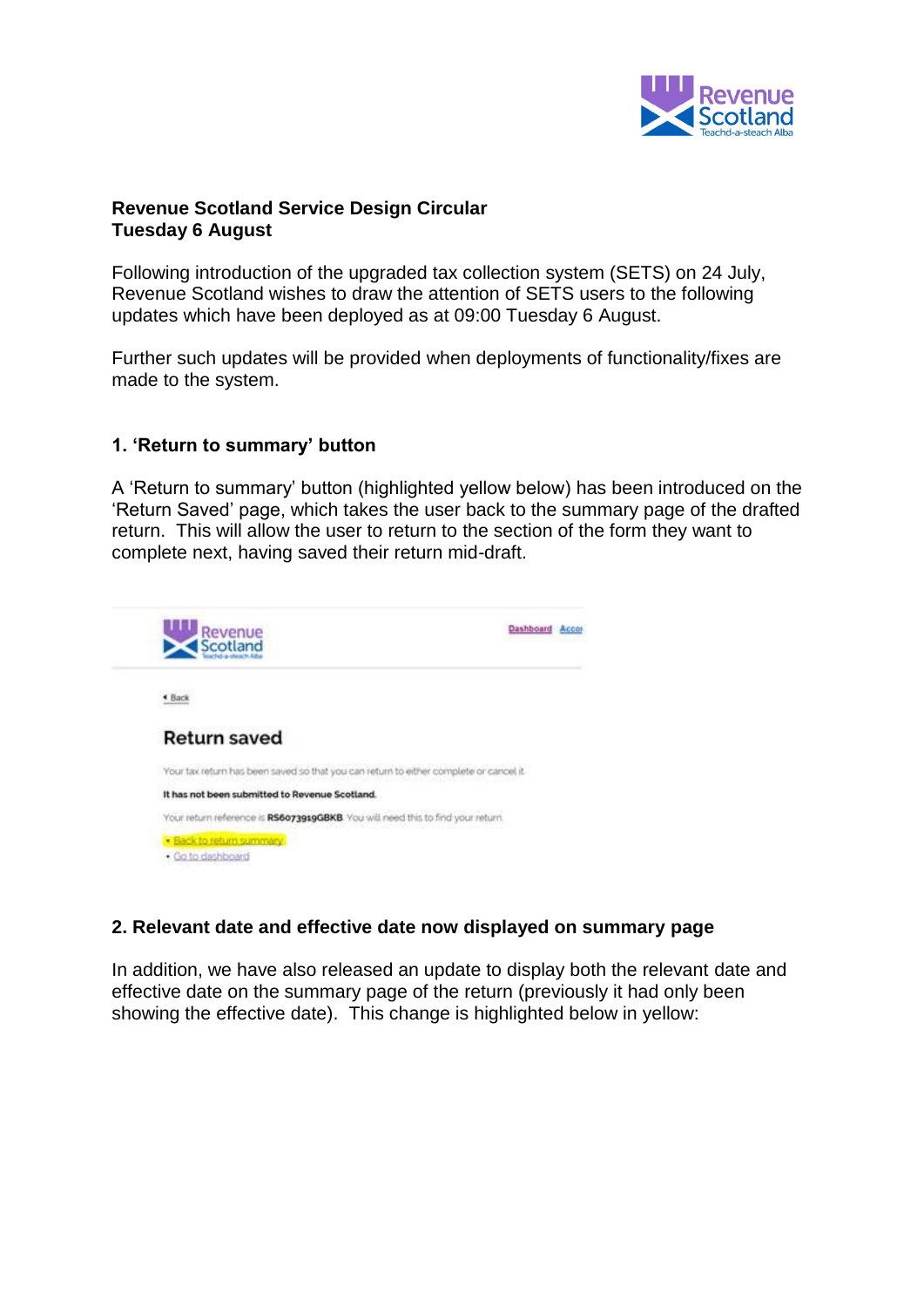

| Edit         | About the transaction                              |
|--------------|----------------------------------------------------|
| Residential  | What is the property type for this transaction?    |
| 20 July 2019 | Effective date of transaction                      |
| 25 July 2019 | Relevant date                                      |
| No.          | Are there any linked transactions?                 |
| No.          | Is the transaction part of the sale of a business? |
| No           | Is relief being claimed for this transaction?      |
| £200000.00   | Total consideration remaining                      |
| Edit         | About the calculation                              |

# **3. Return submission receipt has been updated to include the same data as within the previous system.**

Users have been clear that the previous return submission receipt was particularly helpful for use within transactions, and that the new receipt did not contain sufficient information. This has been addressed (see below).

|                          | <b>Your return</b>                                                        |  |
|--------------------------|---------------------------------------------------------------------------|--|
|                          | has been                                                                  |  |
|                          | submitted                                                                 |  |
|                          |                                                                           |  |
| return                   | Acknowledgment of validated LBTT                                          |  |
|                          | Your Land and Buildings Transaction<br>Tax return has now been submitted. |  |
|                          | The submission date is 02/08/2019                                         |  |
| Transaction<br>reference | RS1000157LPLB                                                             |  |
| Title number             | <b>BER 14</b>                                                             |  |
| Property                 | -----------<br>Street.<br>EDINBURGH, EH6                                  |  |
| address                  |                                                                           |  |
| <b>Tenant</b>            | testassifsummary<br>testassifsummary                                      |  |
| Description<br>o۴        | Assignation                                                               |  |

| <b>Effective</b><br>date            | 02/08/2019 |
|-------------------------------------|------------|
| Agent<br>reference (if<br>provided) |            |